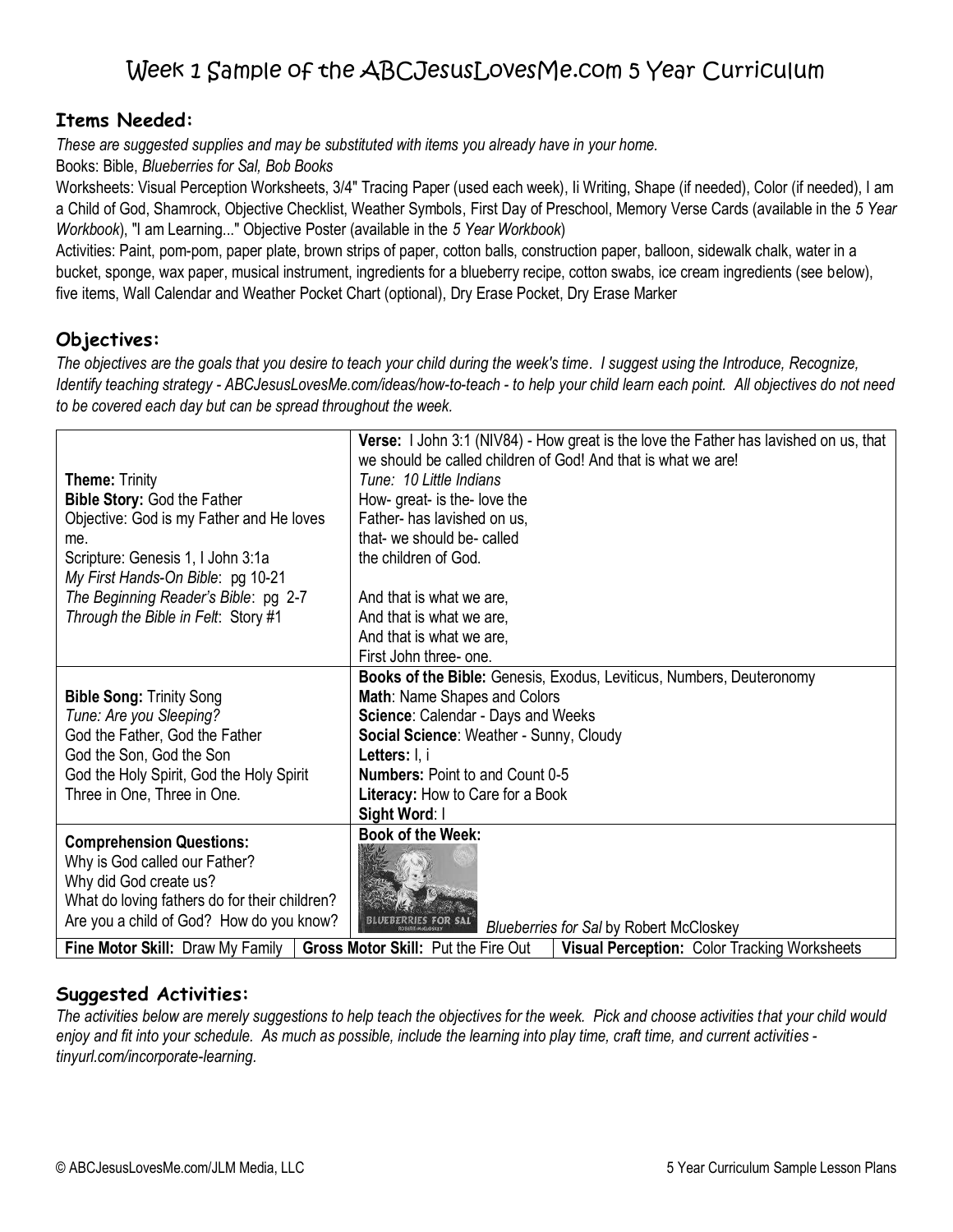## **• "I am Learning" Objective Poster:**



**Optional Addition:** One of the best ways that I have found to keep track of what the child is to be introduced to (the objectives) and incorporate the objectives into daily activities and play is to use the "I am Learning..." Objective Poster. Transfer the objectives (above) to the sheet and hang it on your refrigerator or prominent place to help you and others remember the objectives for the week. By placing the poster in a dry erase pocket or a picture frame and using a dry erase marker, the sheet is reusable from week to week. *This printable is only available in the 5 Year Workbook.*

### **• First Day of 5 Year Curriculum:**



Print the First Day of Preschool poster to create a precious photo op to remember today. *Be sure to tag #ABCJLM or @ABCJesusLovesMe when you post the image on social media!* 

### **• Objective Checklist:**

| <b>A LOS CORRADO CAMERA, CORRA</b><br>states and control to the control of the control of the control of the control of the control of<br>a second three books of the control of the control of the control of the con-<br>allows: 1993 West Anna 1994 Waller and March 1995 Waller and Company and<br><b>FOR THE CASE OF CHARACTER ENTER ENTERTAINMENT OF CHARACTER IN 1999</b><br>the second main procedure registing |                 |   |                          |   |        |                                 |    |   |                                                                                     |   | <b>LINE RATIONAL BALLAS BURGE</b><br><b>DOE: THE START WAS NOT THE REPORT OF THE REPORTED HIS CARD CARD CARD .</b><br>$\sim$<br><b>SALE</b><br><b>STATE</b><br><b>STAR</b><br>$\sim$<br>۰<br>$\sim$<br><b>CALLS</b><br><b>START</b><br>÷<br>÷<br>۰<br>÷<br>w<br>-<br><b>Total</b> |                                         |                                                                                                                    |
|-------------------------------------------------------------------------------------------------------------------------------------------------------------------------------------------------------------------------------------------------------------------------------------------------------------------------------------------------------------------------------------------------------------------------|-----------------|---|--------------------------|---|--------|---------------------------------|----|---|-------------------------------------------------------------------------------------|---|-----------------------------------------------------------------------------------------------------------------------------------------------------------------------------------------------------------------------------------------------------------------------------------|-----------------------------------------|--------------------------------------------------------------------------------------------------------------------|
| THE TAXABLE EXPLORATION CONTINUES IN A 49YO F.<br>w.                                                                                                                                                                                                                                                                                                                                                                    |                 |   |                          |   |        |                                 |    |   |                                                                                     |   |                                                                                                                                                                                                                                                                                   | THEN ARE WELL FOR A CHARACTER WITH COM- |                                                                                                                    |
|                                                                                                                                                                                                                                                                                                                                                                                                                         |                 |   |                          |   |        |                                 |    |   |                                                                                     |   |                                                                                                                                                                                                                                                                                   |                                         | -----------<br>the transport of the control and the                                                                |
| ×                                                                                                                                                                                                                                                                                                                                                                                                                       | ×               |   |                          | ٠ |        |                                 | Y. |   |                                                                                     | × |                                                                                                                                                                                                                                                                                   | $\sim$                                  | <b>BAL COLORED ENGINEERING AND COMPANY</b>                                                                         |
|                                                                                                                                                                                                                                                                                                                                                                                                                         |                 |   |                          |   |        |                                 |    |   |                                                                                     |   |                                                                                                                                                                                                                                                                                   | $\sim$                                  | THE TREASURY BANK CARACTER IN 1997                                                                                 |
| m                                                                                                                                                                                                                                                                                                                                                                                                                       | ≂               |   | n                        | Ξ |        |                                 |    |   | v.                                                                                  |   |                                                                                                                                                                                                                                                                                   |                                         | bearing from the company and                                                                                       |
| ×                                                                                                                                                                                                                                                                                                                                                                                                                       | Ŧ               | v |                          |   | m      |                                 |    | z | ×                                                                                   | ٠ |                                                                                                                                                                                                                                                                                   | ÷                                       | 学園★▲●◆                                                                                                             |
| being the best back and the control of the present process for the present control of the present<br><b>CONTRACTOR</b><br>a los excepciones a<br>The Corporation<br>THE CONTRACT OF RESIDENCE AND RELEASED FOR A<br><b>TAXABLE</b><br>--<br><b>Bank</b>                                                                                                                                                                 |                 |   |                          |   |        |                                 |    |   |                                                                                     |   |                                                                                                                                                                                                                                                                                   |                                         |                                                                                                                    |
| hetebologiyateledezteledeztelerindekirinde mindad                                                                                                                                                                                                                                                                                                                                                                       |                 |   |                          |   |        |                                 |    |   | Public Printings<br>--<br><b>All old</b><br><b>You</b><br>To discuss process in the |   |                                                                                                                                                                                                                                                                                   |                                         |                                                                                                                    |
| <b>CONTRACTOR</b>                                                                                                                                                                                                                                                                                                                                                                                                       |                 |   |                          |   |        | and the state of the company of |    |   |                                                                                     |   |                                                                                                                                                                                                                                                                                   |                                         | Capacity. This as anywhere a new factory.<br>LO BARBA IN By INTO A BRIGHT                                          |
| -                                                                                                                                                                                                                                                                                                                                                                                                                       |                 |   |                          |   |        |                                 |    |   |                                                                                     |   |                                                                                                                                                                                                                                                                                   |                                         | THREE CLUB IN CONTRACTOR CREATIVE IN A 1990.<br>contract from<br>- Affaring<br>- afternoon                         |
|                                                                                                                                                                                                                                                                                                                                                                                                                         |                 |   |                          |   | ÷      |                                 |    |   |                                                                                     |   | $\sim$                                                                                                                                                                                                                                                                            |                                         | <b>Convey one</b><br>$ -$<br>and the process can<br>Contractor<br><b>Service Ser</b><br>and the conduct commercial |
|                                                                                                                                                                                                                                                                                                                                                                                                                         | $\sim$          |   |                          |   | $\sim$ |                                 | ٠  |   |                                                                                     |   |                                                                                                                                                                                                                                                                                   |                                         | <b>CONTRACTOR</b><br>THE RESIDENCE OF A REAL<br>$ -$<br>$ -$<br><b>COLOR AVAILABLE</b><br><b>CONTRACTOR</b>        |
|                                                                                                                                                                                                                                                                                                                                                                                                                         | ×               |   |                          |   | ×      |                                 | ٠  |   | ٠                                                                                   |   |                                                                                                                                                                                                                                                                                   |                                         | Tachet class what provide the best of<br>÷                                                                         |
|                                                                                                                                                                                                                                                                                                                                                                                                                         | ۰               |   | --                       |   | $\sim$ |                                 | ٠  |   | ×                                                                                   |   | <b>Sept.</b>                                                                                                                                                                                                                                                                      |                                         | the Mill Transferênce and color in their appr<br><b>Search Avenue</b><br><b>Ladiente</b><br>The track Mile         |
|                                                                                                                                                                                                                                                                                                                                                                                                                         | <b>Security</b> |   | ٠                        |   | $\sim$ |                                 | 14 |   |                                                                                     |   |                                                                                                                                                                                                                                                                                   |                                         | $-$<br>$-$                                                                                                         |
| <b>Science</b>                                                                                                                                                                                                                                                                                                                                                                                                          |                 |   | <b>Contract Contract</b> |   |        |                                 |    |   |                                                                                     |   |                                                                                                                                                                                                                                                                                   |                                         | the continues and behaviors from the transport process that there are then                                         |

Use the 5 Year Objective Checklist to determine what your child knows and to check for learning along the way. Tips - ABCJesusLovesMe.com/ideas/objective-checklist

**• Bible:**



God the Father

Although the concept of God being three-in-one is too hard for even adults to understand, it is important to introduce children to the Trinity. Start by sharing the Shamrock worksheet with the child. Label the stem "God." Explain that God is showed to us in three ways. This week introduce the child to "God the Father" as one part of the Trinity. Have the child label one leaf "Father."

- God the Father: God is the Creator. God shows His love to us by forgiving and forgetting our sins. God has no beginning or ending. God is everywhere at once - omnipresent. God is perfect and knows everything - omniscience. God is all-powerful - omnipotence. (Although the "omni-" words are difficult, most children love to learn big words.) - As you go about your day, ask your child: Who is always with you? Beside mommy, who loves you no matter what? Who knows everything about you? (God)

© ABCJesusLovesMe.com/JLM Media, LLC 5 Year Curriculum Sample Lesson Plans - Begin by reading Genesis 1. God is called the Father because He created the world. God made us - His children - because He loves us. (For ideas to further this lesson view ABCJLM Creation Activities – ABCJesusLovesMe.com/ideas/creation.)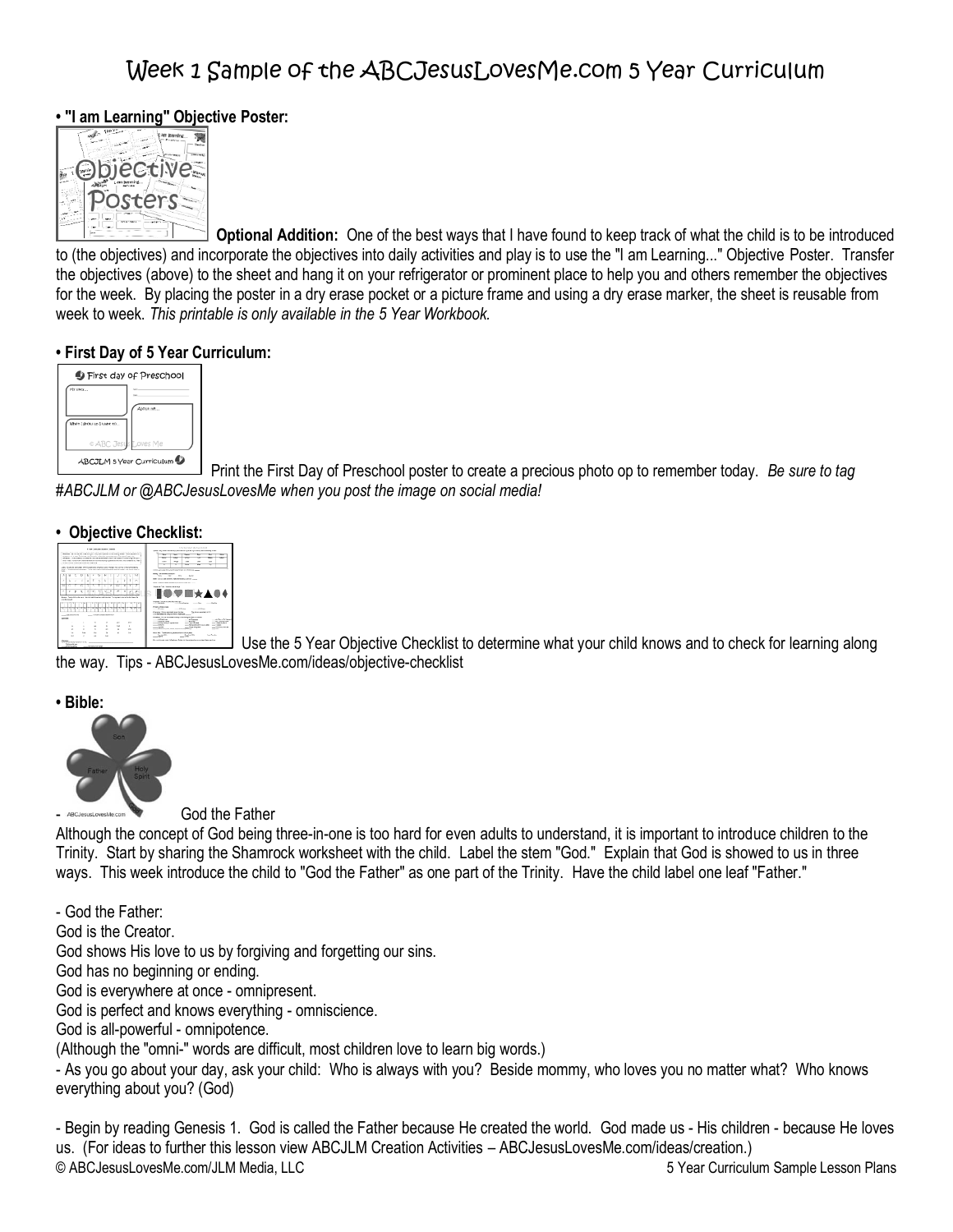- Next read I John 1:3a. Discuss what a father is and what loving fathers do. Loving fathers care for their children. This means that fathers provide for their children's needs and give their children what is good for them.

- Because God is the ultimate Father, the words "God the Father" is always capitalized. God is the Father of all people.



- Have the child draw a picture of himself in the mirror of the "I am a Child of God" worksheet. *(Combine this activity with the Fine Motor Skill drawing.)*



While it is an investment, for toddler and preschoolers I believe flannelgraph is one of the best ways to teach Bible stories. Because of this, in each lesson plan, you will see story numbers associated to the Betty Lukens *Through the Bible in Felt Teacher Manual*. The Bible story, as well as a list of the needed flannelgraph scenes, characters, and props, are listed to help you tell the story. Read more about "Using Flannelgraph." *ABCJLM Video: https://tinyurl.com/usingflannelgraph*

#### **• Comprehension Questions:**

Use these questions when planning the story and at the end of the week use them to check for understanding of the Bible story

### **• Memory Verse:**

- I John 3:1 Verse Actions: great - arms open wide love - arms crossed across the chest Father - point up in the air with index finger lavished (given) - both hands "give" something us, we - point thumbs at chest children - move hands outward as if patting children's heads God - point up in the air with index finger And that is what we are! - shout with fist cheers



**Optional Addition:** Memory Verse Cards are a wonderful tool to learn the memory verses. Each

card contains the verse, reference, a corresponding picture, and a piggyback song or CD to sing the verse. Also listed is the week the verse is used in the ABCJLM Lesson Plans (i.e. 5 Year Week 6). Cut out and glue both the front and back of each card to cardstock for extra durability. Rubber band together or hole punch and combine with a c-ring. Keep in the car, by the child's bed, or near the dinner table for quick reference and review for the whole family*. This printable is only available in the 5 Year Workbook.*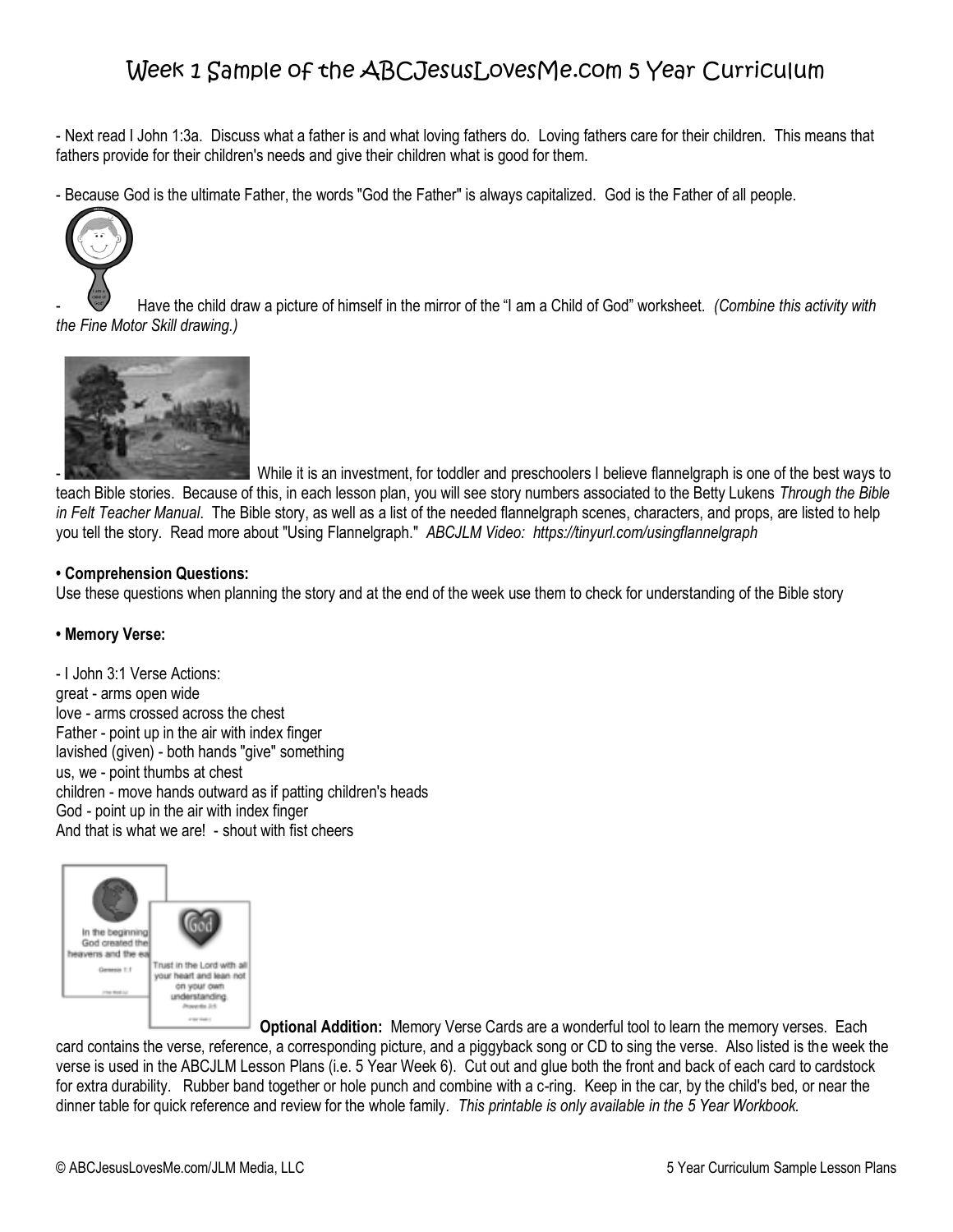#### **• Books of the Bible:**

To study the Bible, I believe everyone should know the order of the books of the Bible. With a little help, most preschool children can master this task. Because of its importance, I have added this to the 4 and 5 Year Curriculum. Children using the 4 Year Curriculum learn the New Testament books while children using the 5 Year Curriculum learn the Old Testament books. Every two weeks a new set of books is added. Use a song, motions, or simply repetition to help your child. More ideas -

www.abcjesuslovesme.com/ideas/teaching-the-books-of-the-bible and see a video - https://tinyurl.com/OldTestamentSong

#### **• Song:**

- The songs chosen are old "Sunday School" favorites and are added to heighten the curriculum. I have tried to choose ones that are familiar to most, but if the song is not known any Bible song can be used. Most songs can be found on Amazon through MP3 download or on several Bible Songs CDs available to purchase. It is best to learn the song yourself and then teach the child the song in slow, small sections. Use the CD once the song is learned.



#### - **Optional Addition:**

Available as a digital download, the 5 Year Bible Song Cards consists of 29 cards containing the Old and New Testaments Books of the Bible and Bible Songs used in the 5 Year Curriculum. Also included are 3 extra cards to create your own. Print, hole punch, and bind together for easy access and mobility.

#### **• Math:**

Use this week to make sure that your child knows all of the basic shapes (oval, heart, rectangle, triangle, circle, square, star, diamond) and colors (black, white, blue, brown, green, yellow, orange, red, purple). Use the Shape worksheets or Color worksheets if needed. *(Available in the ABCJLM 2 Year Workbook*)

#### **• Science:**

Song: Seven Days (*Author unknown*) *Tune: "Are You Sleeping?" or "Where is Thumbkin?"* Seven days, seven days In a week, in a week Sunday, Monday, Tuesday Wednesday, Thursday, Friday Saturday, that's a week

#### **• Social Science:**



-The first eight weeks of the curriculum focuses on the calendar, weather, and seasons. A calendar and weather wall chart would be great for these units and to continue the learning throughout the curriculum. You can purchase wall charts online. Or, you can make your own by using a Big Print Wall Calendar and Weather Symbols worksheet. *(Only available online.)*

- Calendar Activity - This is an activity that would be a great start to each day to reinforce numbers, days of the week, and months of the year. tinyurl.com/calendar-activity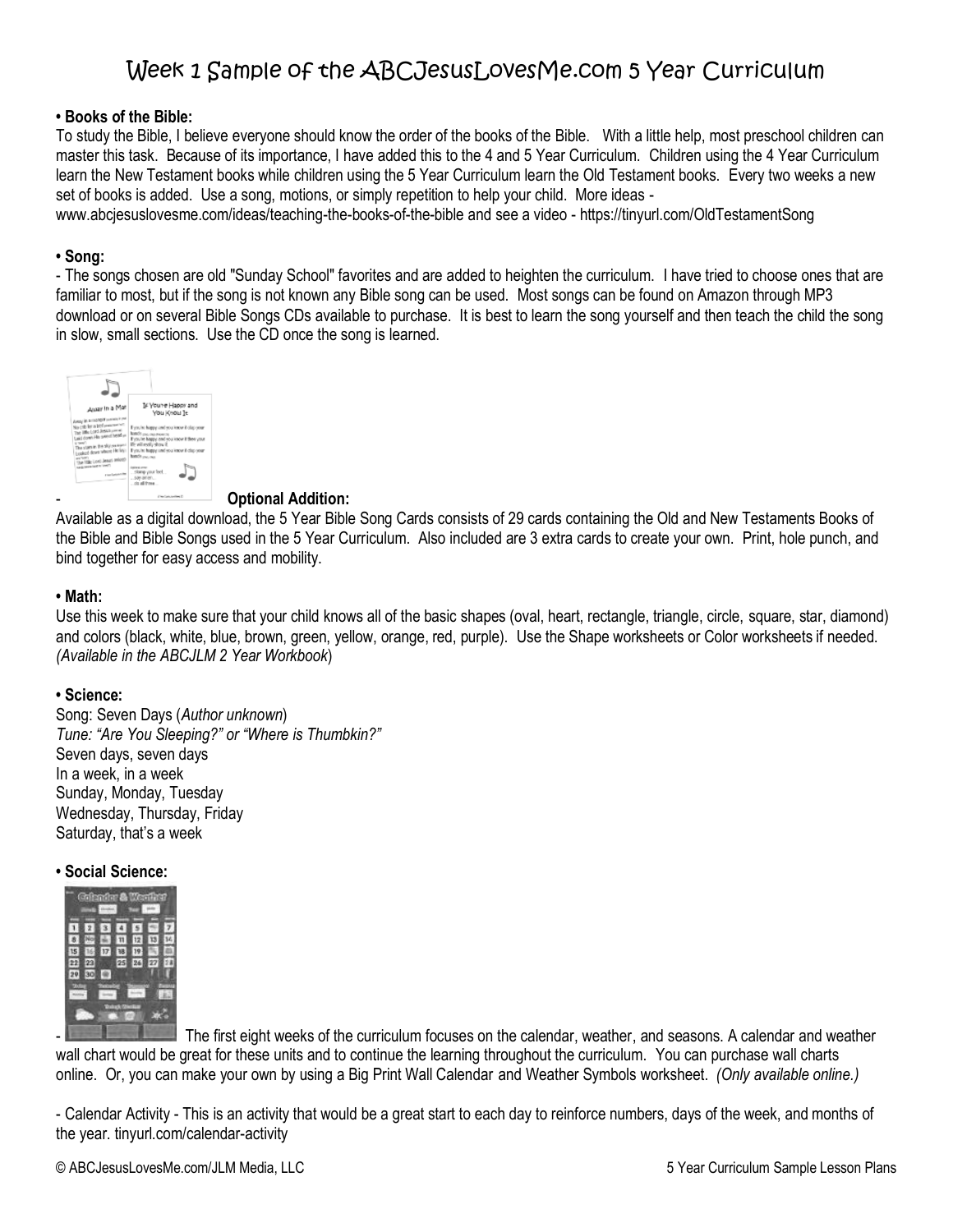### **Sun -**

- Dress: Sunglasses, hat, sunscreen, shorts, t-shirt

- Science: God perfectly distanced the sun and earth so that the sun keeps us warm, but not too warm. The sun also provides us with light. Use a balloon to represent the earth and the child to represent the sun. Instruct the child that the sun does not move. (This may be very difficult for some children!) Mark the balloon representing where you live on the earth. Demonstrate:

Day and night - Rotate the balloon 360 degrees to show where you live compared to the sun.

Warm and cool - Discuss how it is warmer during the day (when the sun is shining on the place you live) and cooler at night (the sun is shining on the opposite side of where you live).

Year - Rotate the earth around the sun and say the months of a year. Discuss how a complete rotation is a year or another birthday.



Draw a circle on a piece of white paper. Drop large dots of yellow paint inside the circle along with a very small dot of red paint. Lay a piece of wax paper on top of the circle. Press with the pads of your fingers to mix the paint and cover the circle. Pull up the wax paper. With a q-tip, pull extra paint from the circle to make sun rays.

### **Clouds -**

- Clouds are small collections of very small droplets of water. The droplets are so small and light that they can float.
- Dress: Depending on the season, cloudy weather may mean you need to wear warmer clothes.



Glue cotton balls on a piece of blue construction paper to form different sized clouds.



With a white crayon firmly draw clouds on a piece of paper. Using diluted blue paint, have the child paint the entire piece of paper to find the clouds. Count the clouds that are discovered.

- More information and experiments on clouds are available at WeatherWizKids.com.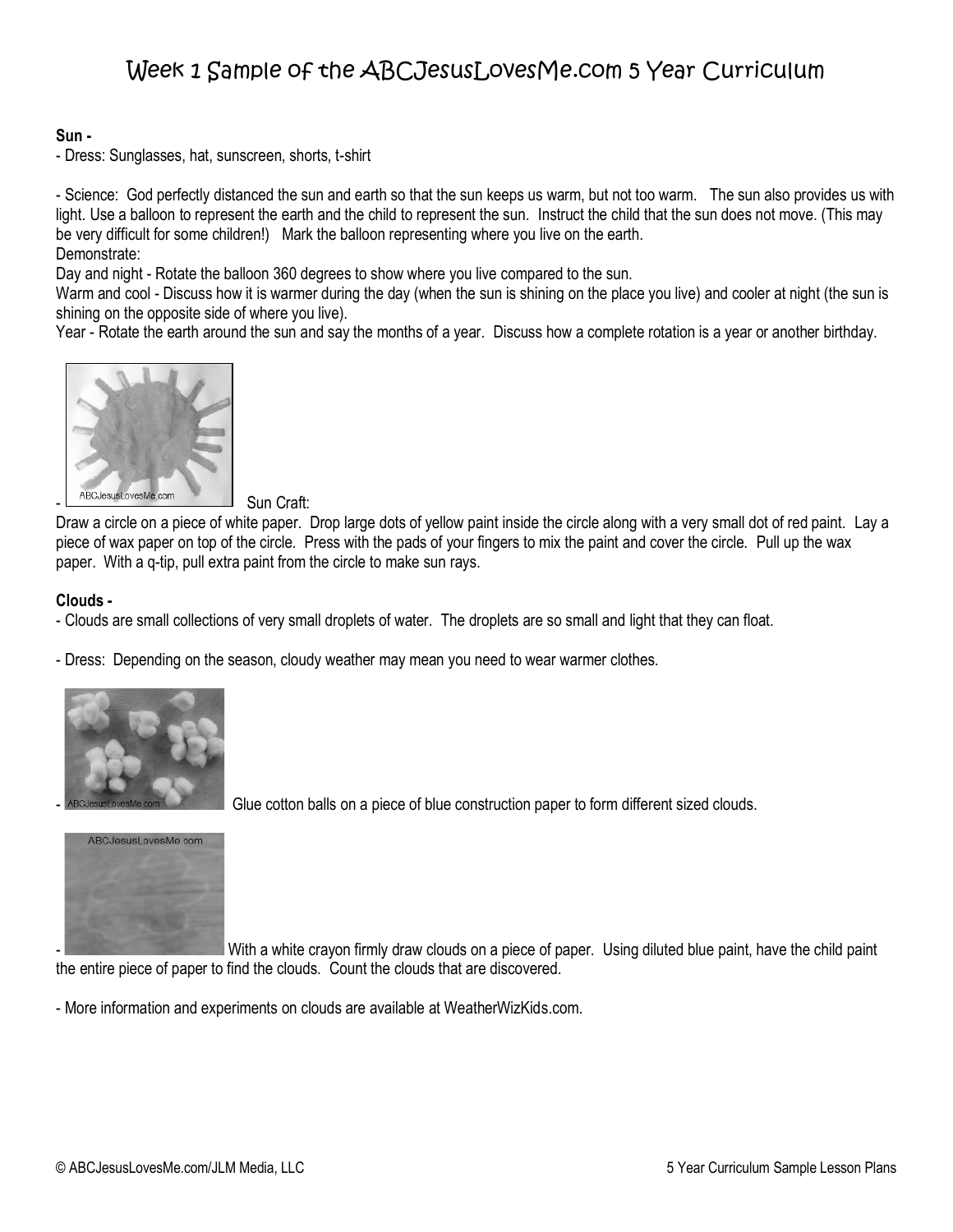#### **• Letters:**



 Ii Writing - Use the Writings worksheets to practice correctly writing the letter while saying the Letter Formation Chants, drawing pictures of words that begin with the letter, and finding the letter in words.

Letter I Activities - Use these ideas to further study each letter. Ideas include Letter Posters, crafts, books, snack ideas, and computer games.

#### **• Numbers:**

Gather five items. Point to and count from 0-5. Make sure that each item is pointed to and counted only once.

- **• Literacy - How to Care for a Book** Slowly turn pages at the corner.
- Don't write in books unless it is a workbook and an adult tells you.
- Keep books away from food, drinks, younger siblings, and animals; make sure your hands are clean.
- Do not turn down pages in a book. Use a bookmark instead.
- Do not fold the cover of a book back or lay an open book upside down.
- Shelve books vertically.
- Gently turn pages without bending or ripping them.
- Take care of books so that others can read them.

### **• Sight Word:**



**I** love to read. Help your child create a short sentence using the weekly sight word. Write the sentence on 3/4" Tracing Paper for the child using proper capitalization and punctuation. Have the child copy the sentence. The goal is to have the large letters reach from the blue line to red line with appropriate lower case letters beginning at the green line, place finger spaces between the words, and add punctuation. This week create a sentence with the word "I."



*-* [B](http://www.amazon.com/gp/product/B002RUG8WU/ref=as_li_ss_il?ie=UTF8&linkCode=li2&tag=abjelome-20&linkId=05b2bd8407cebd8b628fc10432f1c16f)ecause the 3/4" Tracing Paper is used each week, I encourage you to place it in a dry erase pocket and write with a fine tip dry erase marker for repeat use.



-At this age, some children are interested in reading. Although reading is not specifically part of this curriculum, it may be added for those who are ready. I suggest using the *Bob Books* as they are excellent for beginner readers. We use these with our children. Be sure to read the back cover to get the gist of what the story is about. If you choose to begin the reading process, take your child's leads and make each reading situation fun and positive. Ideas and to print the "Bob Books Reading Checklist - ABCJesusLovesMe.com/ideas/bob-books

© ABCJesusLovesMe.com/JLM Media, LLC 5 Year Curriculum Sample Lesson Plans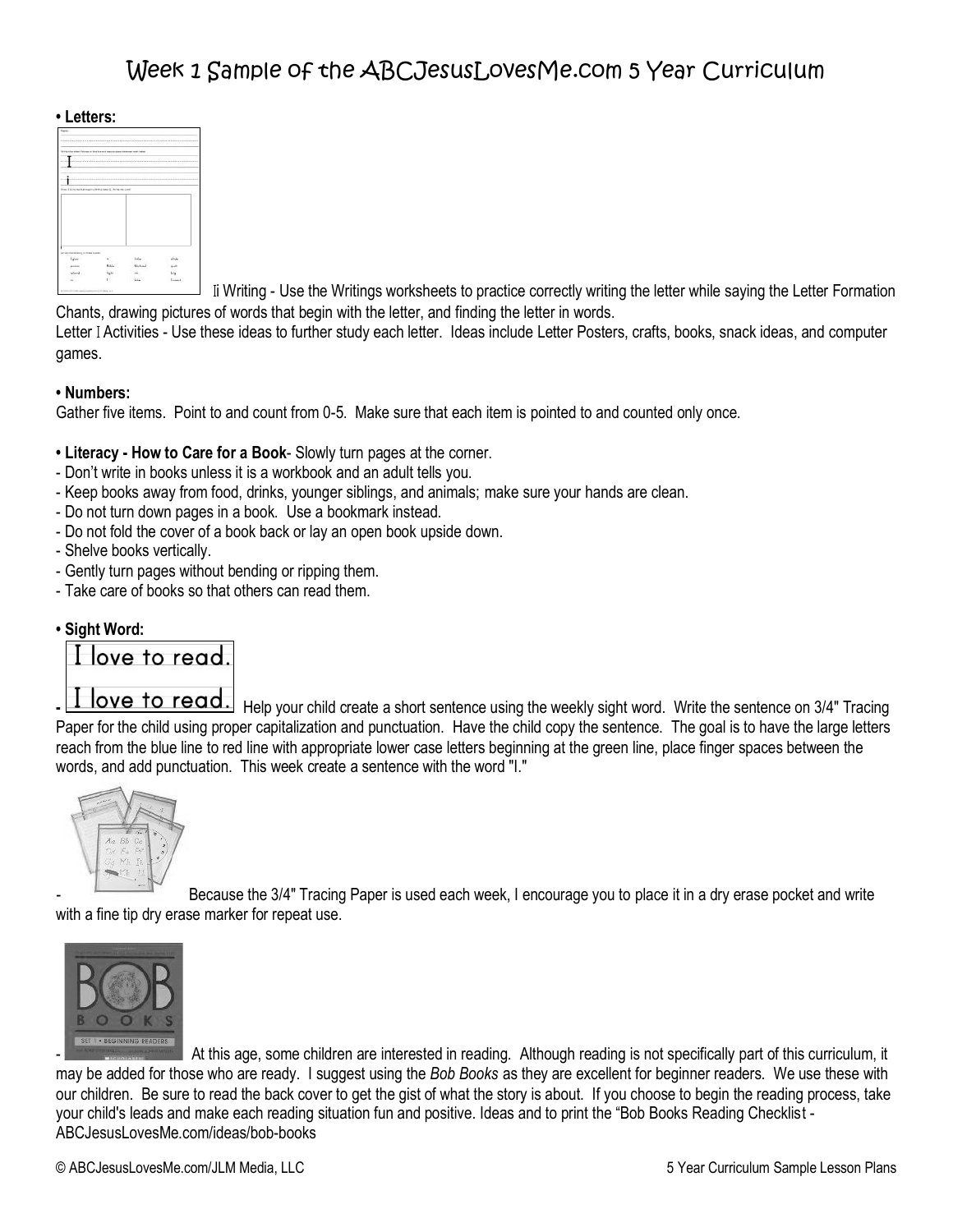

### **Optional Addition:**

The **5 Year Sight Word Cards Printable** is made up of 28 cards containing the sight words taught in the 5 Year Curriculum. Also included are 4 extra cards to create your own. Print, hole punch, and bind together for easy access and mobility.

#### **• Book of the Week:**

- Play a musical instrument every time the words "ku-plink, Ku-plank, ku-plunk" are read.
- Make blueberry muffins, jam, or pancakes.



- Blueberry Pie Craft - Dip a small cotton ball or pompom into blue paint. Dab it onto a paper plate to create a blueberry pie. Glue on brown strips of paper for a lattice top.

### **• Family Fun:**

- Create a family tradition of making homemade ice cream in a bag or in a coffee can. Ingredients:

1 tablespoon sugar  $\frac{1}{2}$  cup milk, cream, or half and half ¼ teaspoon vanilla extract

Place the three ingredients in a quart-sized ziptop bag or a small coffee can. Mix and seal the container very well. *Because the seal may not hold through the mixing process, you may want to tape the seals closed.* If possible, refrigerate this mixture for a few hours to speed up the freezing process. Place the well-sealed ziptop bag in a gallon-sized ziptop bag or the small coffee can inside a large coffee can. Place crushed ice cubes and approximately 1/2 cup rock salt inside the larger containers to surround the smaller bag or can. Seal the larger bag or coffee can very well. Then shake and roll the containers for 5-10 minutes until the mixture turns into ice cream. Carefully open the smaller container making sure that the water and salt freezing ingredients do not come in contact with the ice cream. Grab a spoon and enjoy!

### **• Fine Motor Skill:**

Periodically throughout the curriculum, the child will be instructed to draw his family. This can be a daunting task for some children. Begin by looking in the mirror and discussing how special God made the child. Then demonstrate how to draw a person. Use simple shapes for parts and explain what you are doing as you draw. Let your child assist in the process. Later in the week, give your child a chance to try it himself. For more ideas read, "Teaching Your Child How to Draw a Person" - tinyurl.com/drawperson

### **• Gross Motor Skill:**



Play "Put the Fire Out" - a fun outside activity that involves sidewalk chalk, water, and a sponge. Begin by drawing a ladder on cement with sidewalk chalk. Draw a fire at the top of the ladder. Place a bucket and a sponge at the bottom of the ladder. Have the child wet the sponge and jump between the rungs of the ladder to get to the fire. Once at the fire, squeeze the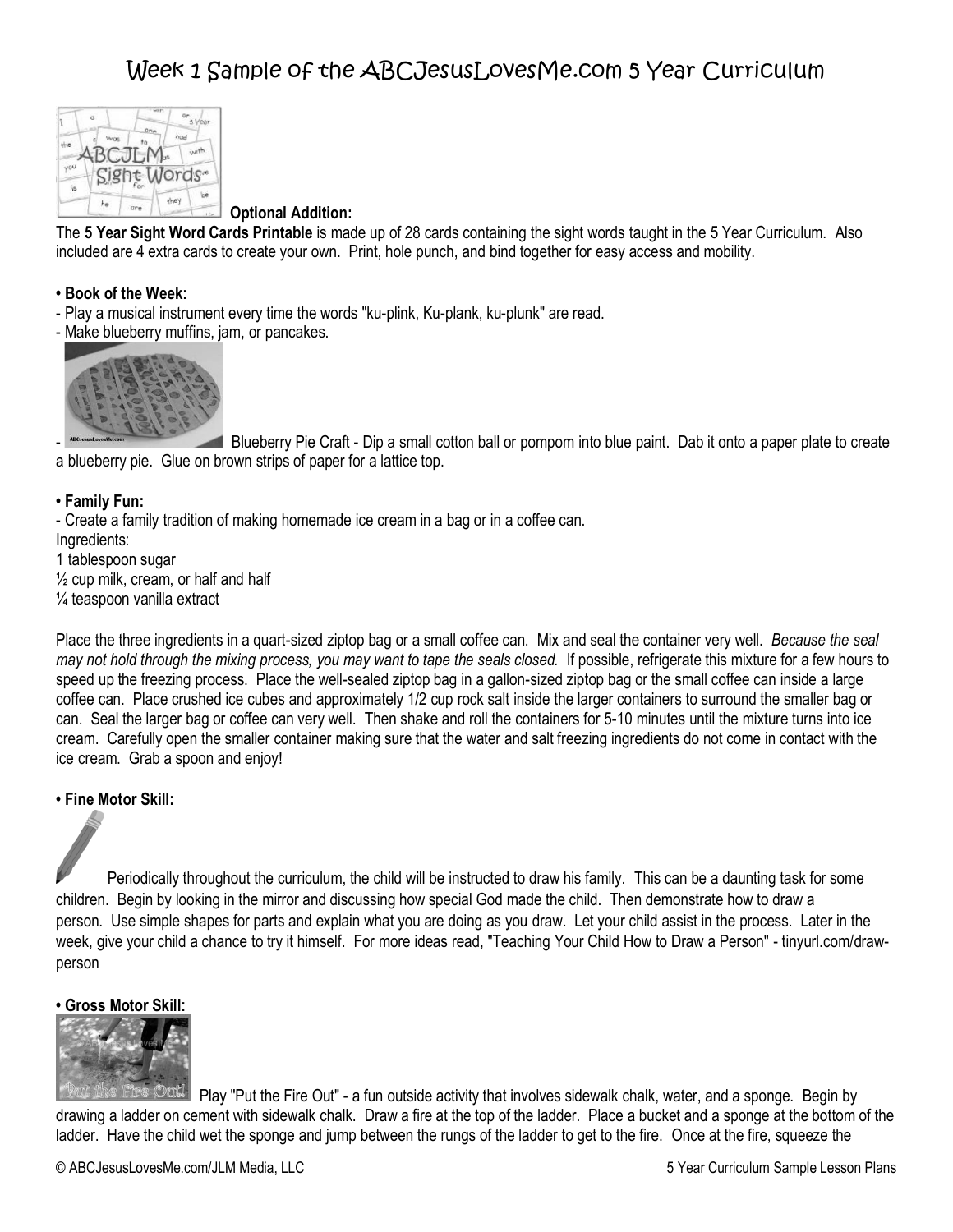sponge over the fire to put it out! *(Idea from YourTherapySource.com)*

### **• Visual Perception Skill:**



Along with fine and gross motor activities, each lesson plan in the 4 and 5 Year Curricula contains visual perception activities. Visual perception is the translation between the eyes and the brain. Correct translation is imperative to reading and writing. These activities can help correct visual perception issues as well as strengthen the brain and eye communication. While one activity may be difficult for your child, another may be simple. Worksheets are available by clicking the links online or in the ABCJLM Visual Perception Workbook available to purchase. The worksheets increase in difficulty.

For the first week, use the Color Tracking Visual Perception Worksheets. Ask the child to color certain shapes, certain colors. Highlight the color words the correct color to help the child associate the word with the color. Use this activity to help the child search for items left to right and row by row. Another option is to assign each shape a colored candy. Ask the child to lay the correct colored candy on the corresponding shape.

|                         | Day 1                                                                                                           | Day 2                                            | Day 3                      | Day 4                      |  |  |  |  |  |  |
|-------------------------|-----------------------------------------------------------------------------------------------------------------|--------------------------------------------------|----------------------------|----------------------------|--|--|--|--|--|--|
| <b>Bible Story</b>      | God the Father                                                                                                  |                                                  |                            | Comprehension              |  |  |  |  |  |  |
|                         |                                                                                                                 |                                                  |                            | Questions                  |  |  |  |  |  |  |
| <b>Bible Activities</b> | Shamrock                                                                                                        | <b>Creation Activity</b>                         | am a Child of God          |                            |  |  |  |  |  |  |
| <b>Verse</b>            | I John 3:1 - How great is the love the Father has lavished on us, that we should be called children of God! And |                                                  |                            |                            |  |  |  |  |  |  |
|                         | that is what we are!                                                                                            |                                                  |                            |                            |  |  |  |  |  |  |
| Song                    | <b>Trinity Song</b>                                                                                             | <b>Trinity Song</b>                              | <b>Trinity Song</b>        | Trinity Song               |  |  |  |  |  |  |
| <b>Old Testament</b>    | Genesis, Exodus, Leviticus, Numbers, Deuteronomy                                                                | Genesis, Exodus, Leviticus, Numbers, Deuteronomy |                            |                            |  |  |  |  |  |  |
| Science/Social<br>Sc.   | Calendar                                                                                                        | Sunny                                            | Cloudy                     |                            |  |  |  |  |  |  |
| Letters/Numbers         | Point & Count 0-5                                                                                               | Shapes                                           | I, i Writing               | Colors                     |  |  |  |  |  |  |
| Literacy/Book           | How to Care for a Book                                                                                          | Read                                             | <b>Musical Instruments</b> | <b>Blueberry Pie Craft</b> |  |  |  |  |  |  |
| <b>Sight Word</b>       |                                                                                                                 |                                                  |                            | <b>Write Sentence</b>      |  |  |  |  |  |  |
| <b>Skills</b>           |                                                                                                                 |                                                  | Play "Put the Fire Out"    | <b>Color Tracking</b>      |  |  |  |  |  |  |
|                         |                                                                                                                 | Draw "My Family"                                 |                            | Worksheets                 |  |  |  |  |  |  |
| <b>Other</b>            | <b>Objective Checklist</b>                                                                                      | <b>Objective Checklist</b>                       |                            | Homemade Ice Cream         |  |  |  |  |  |  |

### **Daily Schedule – Week 1**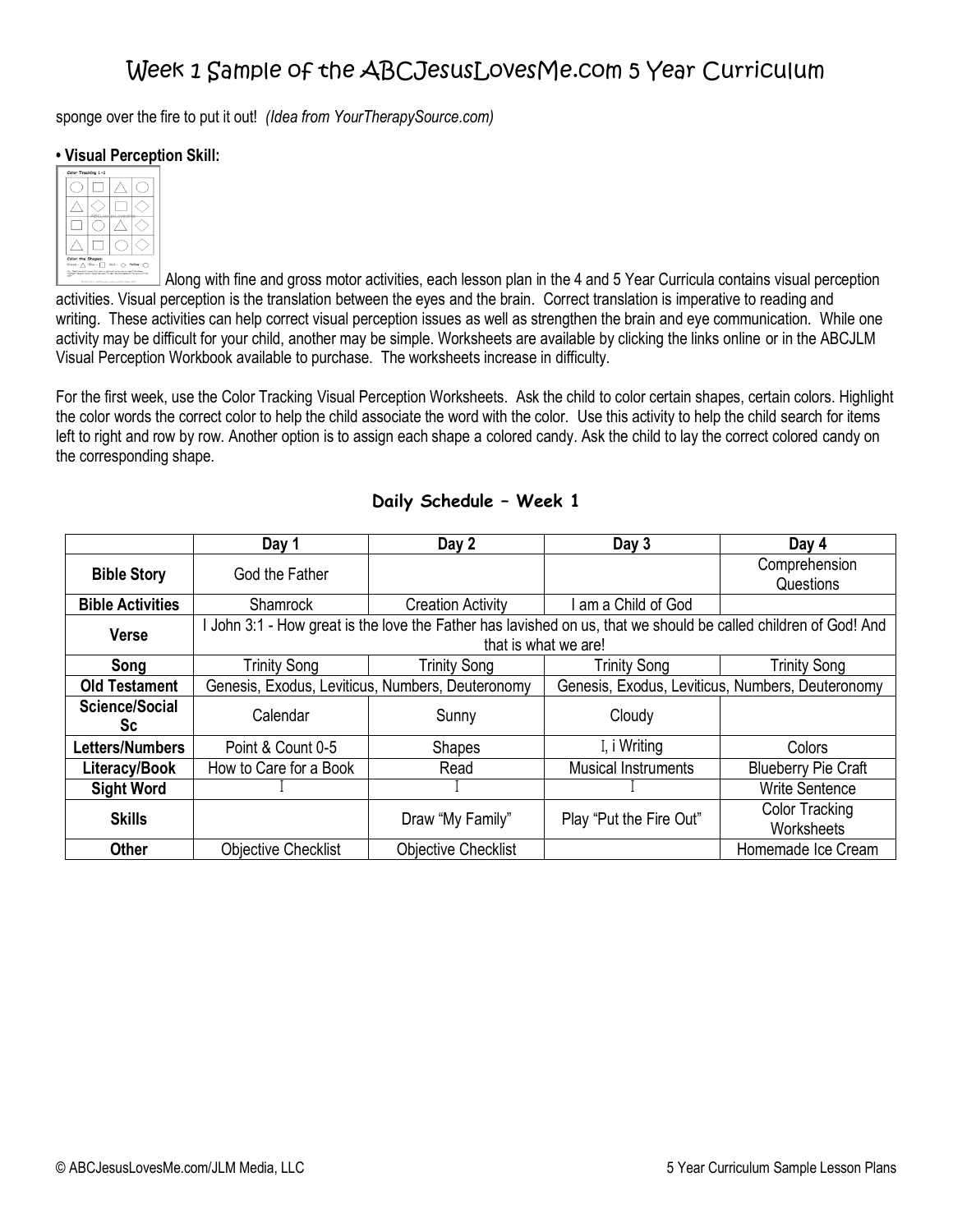### **Items Needed:**

Books: Bible, *I Am Invited to a Party!*

CD: *Seeds Family Worship* Vol 6

Worksheets: Aa Writing, Drawing Shapes, Party Hat, Matthew 3:17 Dove, Shamrock, Jesus is Baptized

Activities: Aluminum foil, paper towel tube, decorating supplies, glue, rubber bands, dried beans or macaroni, glass jar, plate, ice, paint, precut shapes, ribbon or elastic, Block Activity, sidewalk chalk, ball, cotton balls, hot water, wooden spoon, blender, sugar, water, unsweetened powdered drink mix (Kool-Aid packet), mini marshmallows

## **Objectives:**

| <b>Theme: Trinity</b><br><b>Bible Story: God the Son</b><br>Objective: Jesus is God with us and Jesus is God's Son.<br>Scripture: Matthew 1:18-24, Matthew 3:13-17<br>My First Hands-On Bible: pg 214-217; 240-243<br>Through the Bible in Felt: Story #101                                 |                           | <b>Verse:</b> John 14:6 (ESV)- Jesus said to him, "I am the way, and the<br>truth, and the life. No one comes to the Father except through me."<br>Seeds Family Worship Vol 6 - #3                                                                                                                              |
|---------------------------------------------------------------------------------------------------------------------------------------------------------------------------------------------------------------------------------------------------------------------------------------------|---------------------------|-----------------------------------------------------------------------------------------------------------------------------------------------------------------------------------------------------------------------------------------------------------------------------------------------------------------|
| <b>Bible Song: Jesus Loves Me (Traditional)</b><br>Jesus loves me! This I know,<br>For the Bible tells me so:<br>Little ones to Him belong,<br>They are weak but He is strong.<br>Chorus:<br>Yes, Jesus loves me!<br>Yes, Jesus loves me!<br>Yes, Jesus loves me!<br>The Bible tells me so. |                           | <b>Books of the Bible:</b> Genesis, Exodus, Leviticus, Numbers,<br>Deuteronomy<br><b>Math:</b> Combine shapes to form objects<br><b>Science: Calendar - Months</b><br><b>Social Science: Weather - Rain and Snow</b><br>Letters: A, a<br><b>Numbers:</b> Write Numbers 0-5<br>Literacy: Author<br>Sight Word: a |
| <b>Comprehension Questions:</b><br>Who is Jesus?<br>What does "Immanuel" mean?<br>Why did God send His son to be born as a baby?<br>Why was Jesus baptized? (As an example of obedience to<br>God)<br>Fine Motor Skill: Draw What I Draw                                                    | <b>Gross Motor Skill:</b> | <b>Book of the Week:</b><br>I Am Invited<br>to a Party<br>I Am Invited to a Party! by Mo Williems<br>Kick a Ball<br><b>Visual Perception: Block Activity</b>                                                                                                                                                    |

## **Suggested Activities:**

**• Bible:**



God the Son

This week introduce the child to God the Son as the second part of the Trinity. Have the child label the second leaf of the Shamrock "Son."

- Jesus is Immanuel which means "God with us." (Isaiah 7:14, Matthew 1:23) God sent His Son to be born as a baby so that we can be forgiven for the sins we have done.

- Jesus loved God so much that Jesus wanted to obey God. Baptism is a sign that you love God and want to obey Him. After being baptized, God stated that Jesus is His Son and He is very pleased in Him. (Matthew 3:17)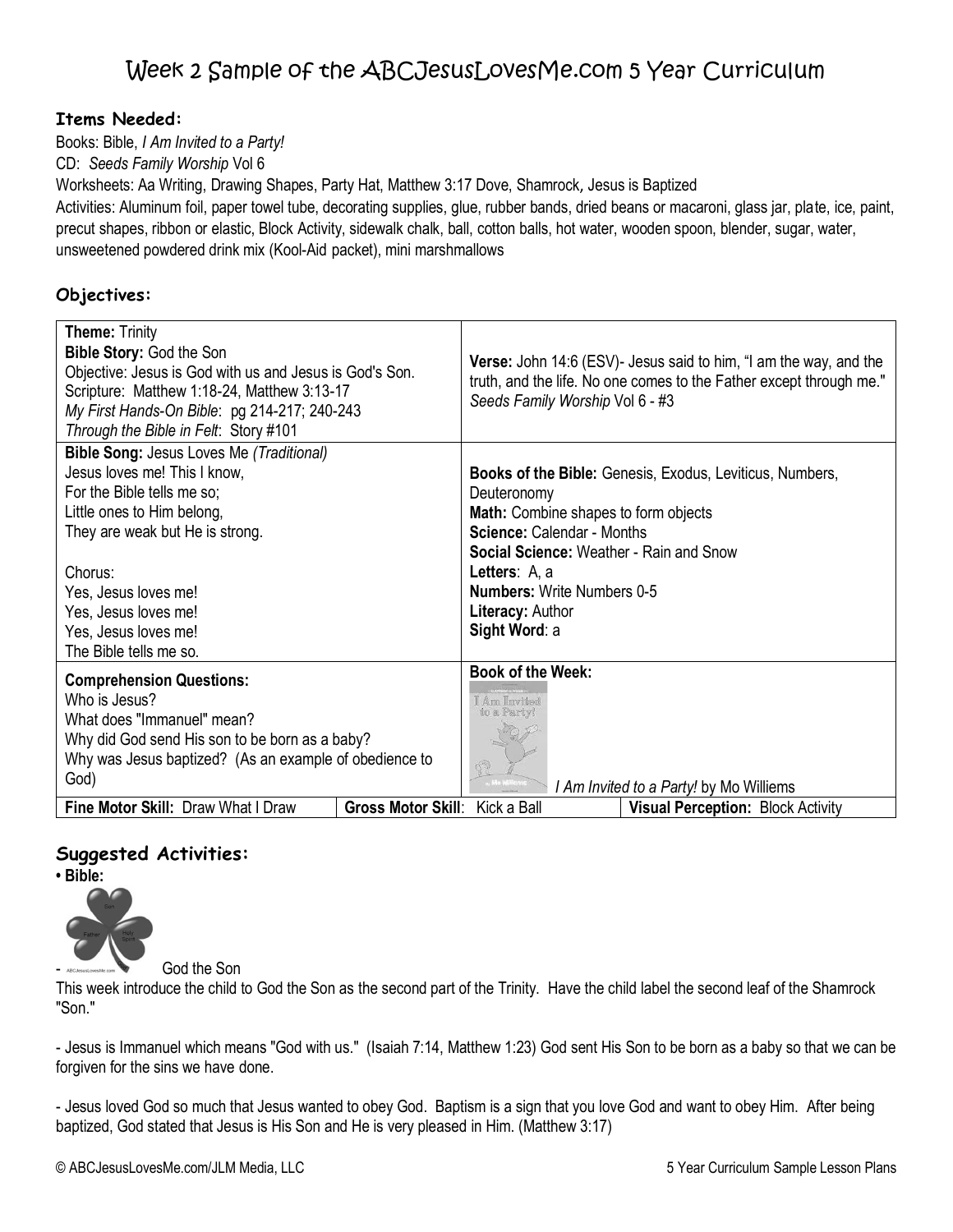

ABCJLM Bible Workbook:

Run glue along the outline of the Matthew 3:17 Dove worksheet. Place mini marshmallows on the glue lines. May also use dried beans or macaroni to outline.

**• Comprehension Questions, Memory Verse, Song, Books of the Bible, Sight Word:** Because the suggested activities rarely change in these five objectives, they will only be listed in the "Objectives" and not in the "Suggested Activities" portion of the Lesson Plan unless additional information is needed. Continue as suggested.





Using the Drawing Shapes worksheet, work on colors, shapes, and memory. For example: Only saying the directions two times, tell the child "Draw 1 blue triangle." Encourage the child to remember the whole instructions.

- Precut several shapes and have your child group them together to create different objects. To make this task a little harder, instead of using precut shapes ask your child to draw something using a specific amount of various shapes (i.e. Draw something made of two circles and one rectangle).



To help your child become a better artist, break down the pictures of items into shapes by drawing the shape over the item. For example point out that a house roof is a triangle. A house is a rectangle. A chimney is a rectangle. A tree top is an oval. Once the child is able to see the individual shapes, she will be able to draw more objects.

### • **Science:**

Song: 12 Months in a Year (*Author unknown*) *Tune of: Twelve Little Indians* January, February, March, and April (put up one finger per month) May, June, July, and August September, October, November, December (close fist on "November" and "December") There are the months of the year (clap, clap, clap, clap).

**• Social Science: Rainy -** Dress: Umbrella, rain boots, rain coat

Science: Use jumbo cotton balls to represent the clouds. Dab the cotton ball into a small container of water. Squeeze the water out. Rain!

Science: Fill a glass jar with 2" of very hot water. Place a plate over the jar. Wait a few minutes for condensation to occur. Then lay some ice cubes on the plate. This will cause the condensation to rain! (The condensation represents clouds. The ice represents the cool air in the atmosphere that makes it rain.) *(Original Source Unknown)*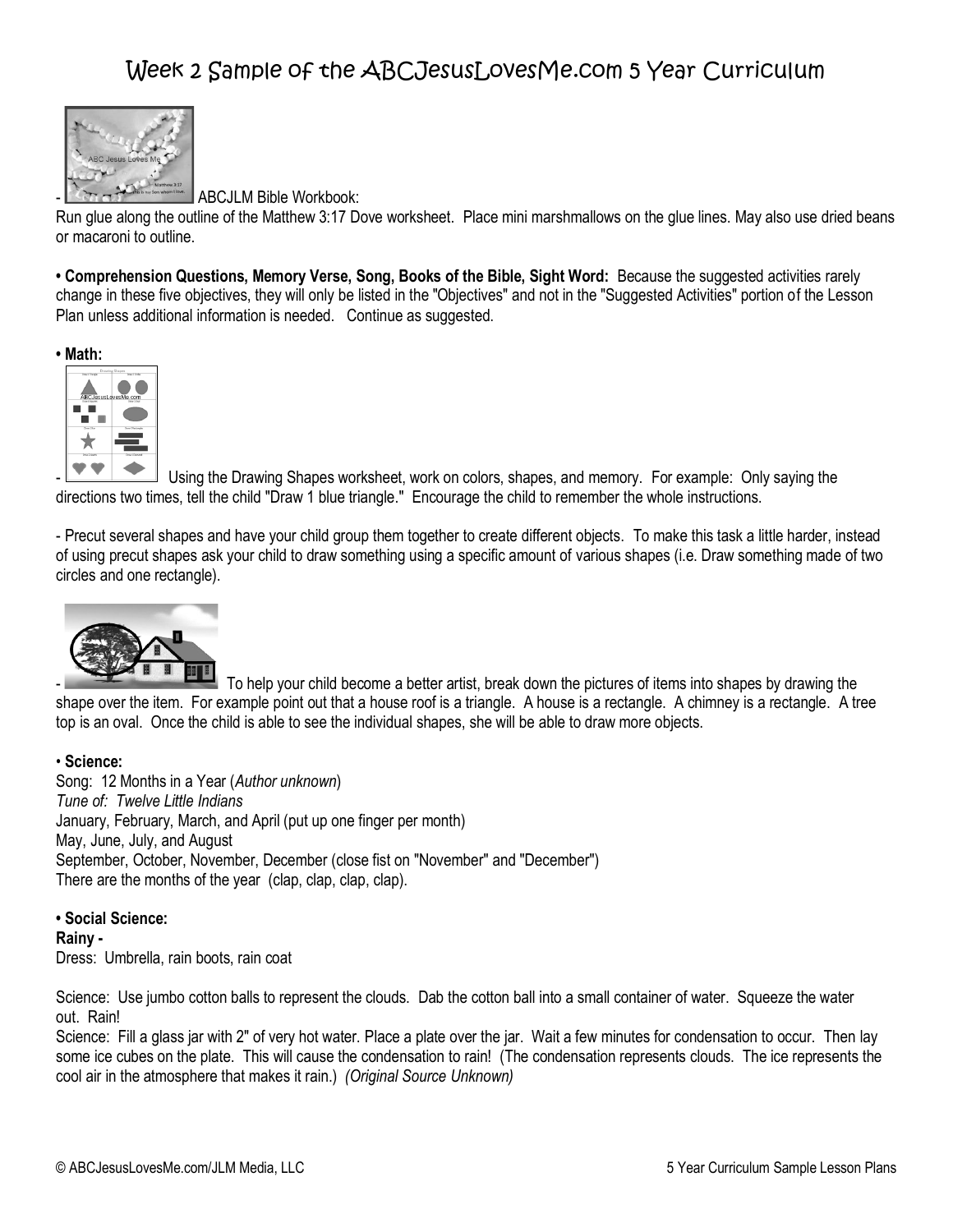

- To make rain sticks tear off one sheet of aluminum foil that is three times as long as a paper towel tube. Roll the foil lengthwise like a snake. Wrap the foil around a wooden spoon creating a spring-like shape. Stretch the foil to be as wide and long as the tube. Place the spring shaped foil into the paper towel tube. Add a couple of layers of aluminum foil or construction paper to the bottom of the tube to secure the contents. Secure tightly with a rubber band. Add dry beans and/or dry macaroni to the fill the tube 1/10 of the way (make sure that the foil doesn't fall down when pouring in the beans or macaroni). Add a matching cap to the top of the tube. Decorate. Teach the child to tilt the stick slowly.

- Songs: "Rain, Rain Go Away," "Itsy Bitsy Spider," "It's Raining, It's Pouring"
- More information and experiments on rain are available at WeatherWizKids.com.

#### **Snow -**

- Dress: Heavy coat, stocking cap, scarf, gloves, boots

- Science: Place ice cubes in a blender. Chop finely to create snow. To make the syrup, stir together 2 cups sugar and 1 cup water in a sauce pan. Bring to a boil and boil 1 minute. Remove from the heat and stir in two .12-15 oz unsweetened powder drink mix (like a Kool-Aid packet). Allow to cool. Pour onto cups of shaved ice.



Make snowflakes by folding a piece of paper in half a few times. Show the child how to cut small pieces out of the paper to create a snowflake when the paper is unfolded. Add a small photo of the child in the center of the snowflake. Discuss just how every snowflake is different, God made every person unique and different.



Paint only the index finger of the child's hand. Instruct the child to leave her hand spread. On colored paper, create a circle of lines and then go back over the lines in an "x" formation.

More information and experiments on snow are available at WeatherWizKids.com...

#### **• Letters:**

Use the Aa Writing worksheet and for further learning check out the Letter A Activities - ABCJesusLovesMe.com/ideas/letter-aactivities.

### **• Numbers:**

Write numbers 0-5 on 3/4" Tracing Paper.

#### **• Literacy:**

The author is the person who writes the story or book. An author may be a man, woman, or child. Oftentimes an author writes many books.

Mo Williems is a very popular author who has written several series - *Pigeon, Knuffle Bunny, Elephant and Piggie,* among others. The name of the author is found on the front of the book and on the title page. Some books include information about the author at the beginning or the end of the book.

© ABCJesusLovesMe.com/JLM Media, LLC 5 Year Curriculum Sample Lesson Plans